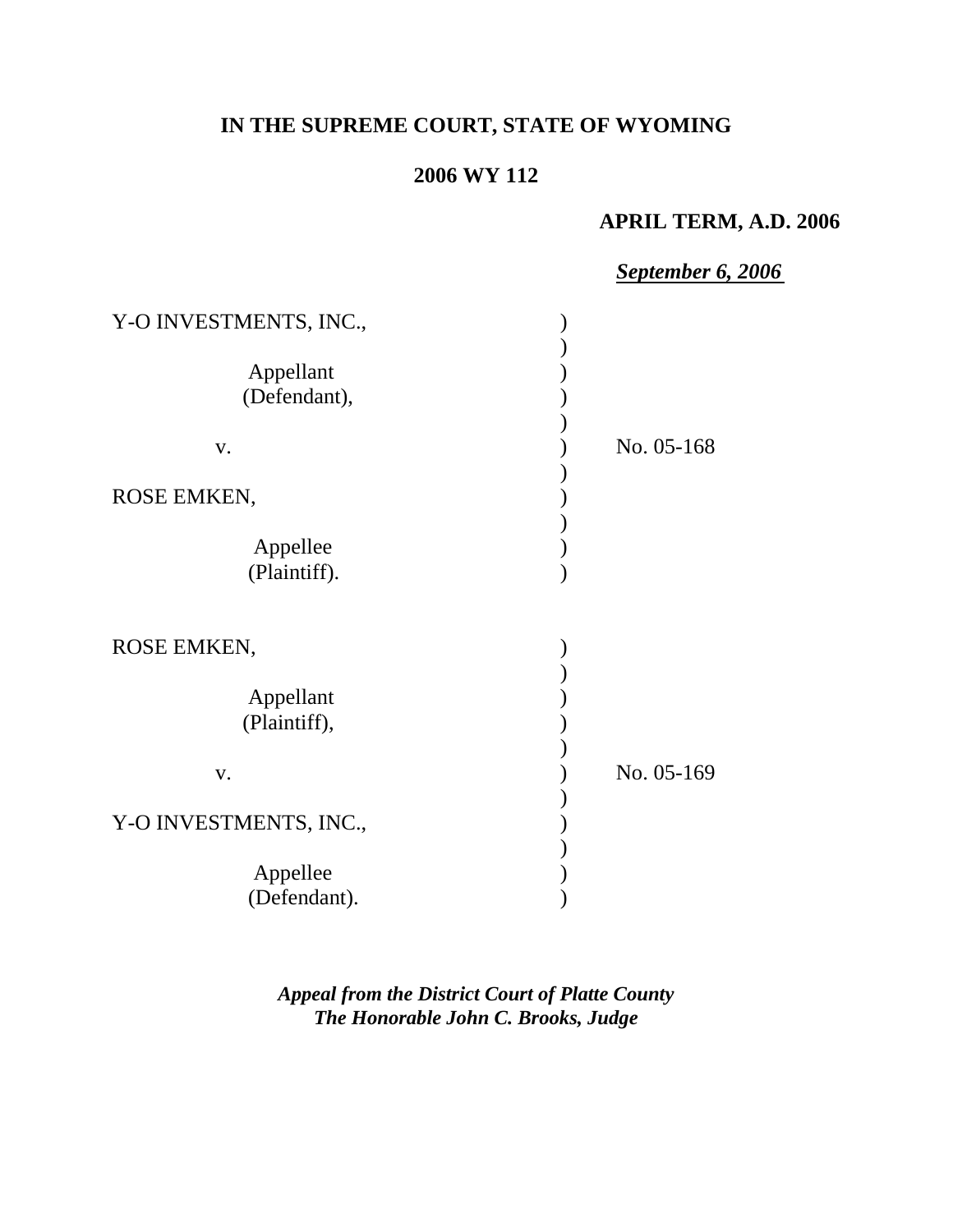#### *Representing Y-O Investments, Inc.:*

Frank J. Jones, Wheatland, Wyoming

#### *Representing Rose Emken:*

Cole N. Sherard and D. N. Sherard, Wheatland, Wyoming. Argument by Mr. Cole N. Sherard.

### *Before VOIGT, C.J., and GOLDEN, HILL,\* KITE, BURKE, JJ.*

\* Chief Justice at time of oral argument

**NOTICE: This opinion is subject to formal revision before publication in Pacific Reporter Third. Readers are requested to notify the Clerk of the Supreme Court, Supreme Court Building, Cheyenne, Wyoming 82002, of any typographical or other formal errors so that correction may be made before final publication in the permanent volume.**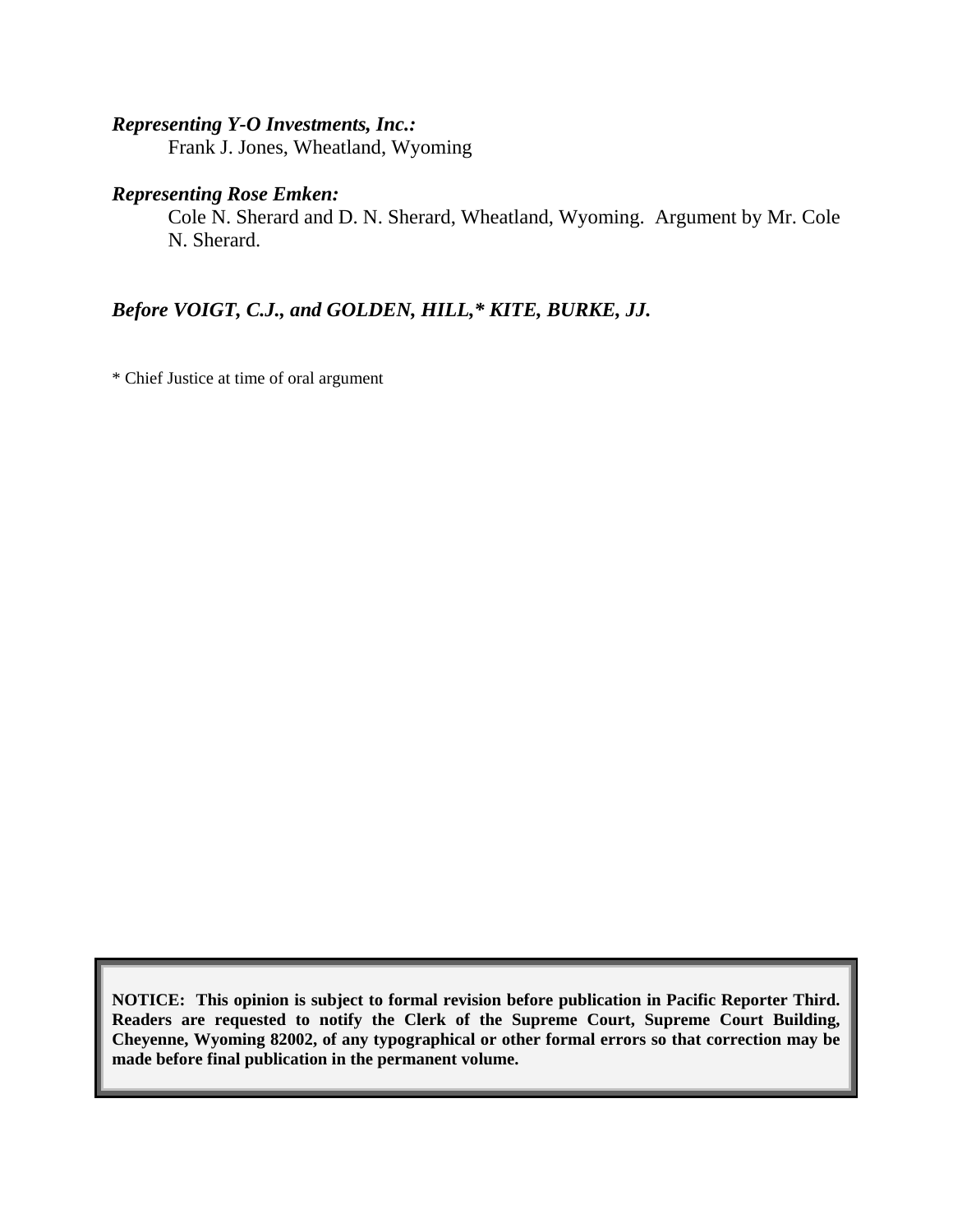#### **GOLDEN**, Justice.

[¶1] In an amended judgment and order following a bench trial in which neither party requested special findings as provided by W.R.C.P. 52(a), the district court ruled that Y-O Investments, Inc. (Y-O) did not breach the terms of a promissory note secured by a mortgage held by Rose Emken (Emken), but that Y-O must take several actions during the life of the note and mortgage to protect Emken's position and must pay her attorney fees in the sum of \$2,000. Each party now appeals that part of the amended judgment and order adverse to that party. As explained below, we affirm the district court's ruling adverse to Emken and reverse the district court's ruling adverse to Y-O.

#### **ISSUES**

[¶2] Emken asserts the district court erred in finding that Y-O was not in default on the note and mortgage when Y-O:

> 1) admitted converting Emken's security interest to itself to obtain loans from different lending institutions, depriving her of a part of her security interest;

> 2) caused Emken to sign blank, unacknowledged partial releases of lots covered by her mortgage and used them to convert numerous lots to Y-O's own use without Emken's authorization; and

> 3) failed to make timely payments as required by the terms of the note and mortgage.

Y-O states its appellate issues in these words:

A. Can the district court judge award attorney's fees when he found no default existed in the parties' contract?

B. Can the district court judge rewrite an unambiguous contract?

More specifically, Y-O asserts the district court erred in its ruling that, although Y-O was not in default on the note and mortgage as Emken alleged, Y-O:

> 1) shall provide information to Emken showing a plat of the property subject to the mortgage which designates the lots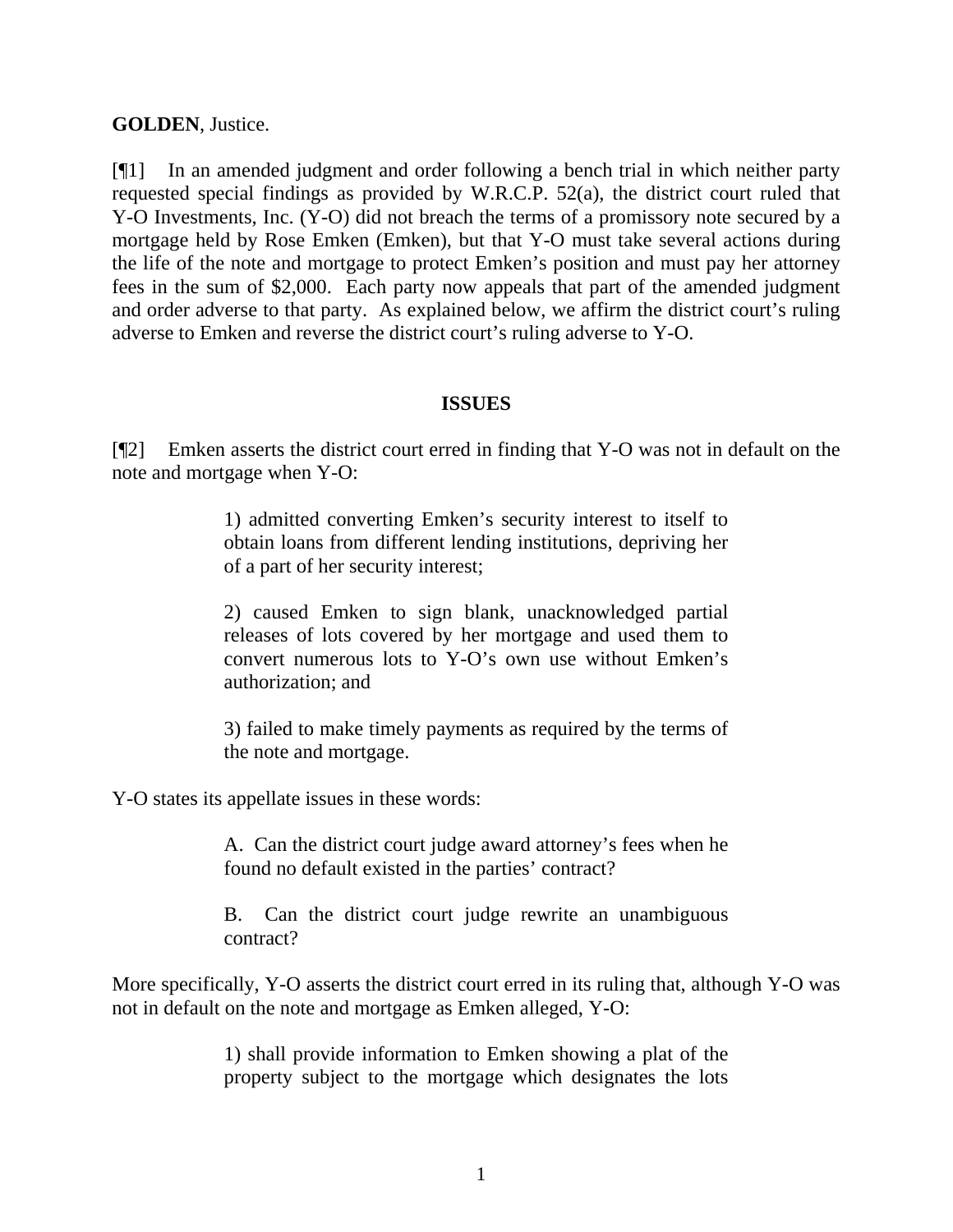that have been sold and the lots and unplatted tracts that remain unsold;

2) shall provide Emken, within thirty (30) days after entry of the amended judgment and order, a full and complete accounting of all business activities of Y-O Investments, Inc., which involve the property which is the subject matter of the mortgage held by Emken;

3) shall, upon each sale, exchange or transfer of any lot or tract of land contained within Emken's mortgage, make written request to Emken, through her attorney, for a release of that lot or tract from the mortgage, such request describing the property to be released, containing a copy of the sales documents which set forth in detail the total sales price and terms of payment of same, and listing in detail the transaction's expenses;

4) shall maintain a sufficient amount of property, subject to Emken's mortgage, of sufficient value, equal to one hundred and fifty percent (150%) of the then balance of principal and accrued interest on Emken's promissory note and mortgage; and

5) shall pay two thousand dollars (\$2,000) in attorney's fees to Emken.

### **GENERAL BACKGROUND FACTS AND PROCEEDINGS**

[¶3] On July 13, 2004, Emken filed her complaint against Y-O in which she alleged that Y-O had defaulted on a promissory note that it had executed on July 12, 1997, by failing to make the payments required by the note's terms. In that regard, Emken alleged that Y-O had failed to apply one-half of the net proceeds of each sale of land to the outstanding balance of the loan evidenced by the note. Emken sought judgment for the outstanding balance together with accruing interest; reasonable attorney fees; costs; an accounting of all payments that Y-O had made to her and of all sales that Y-O had made since June 15, 1997; and foreclosure of the mortgage which secured the note. Answering the complaint, Y-O denied it had defaulted by failing to make the payments required by the note's terms and pleaded several affirmative defenses, including payment, accord and satisfaction, estoppel, and waiver.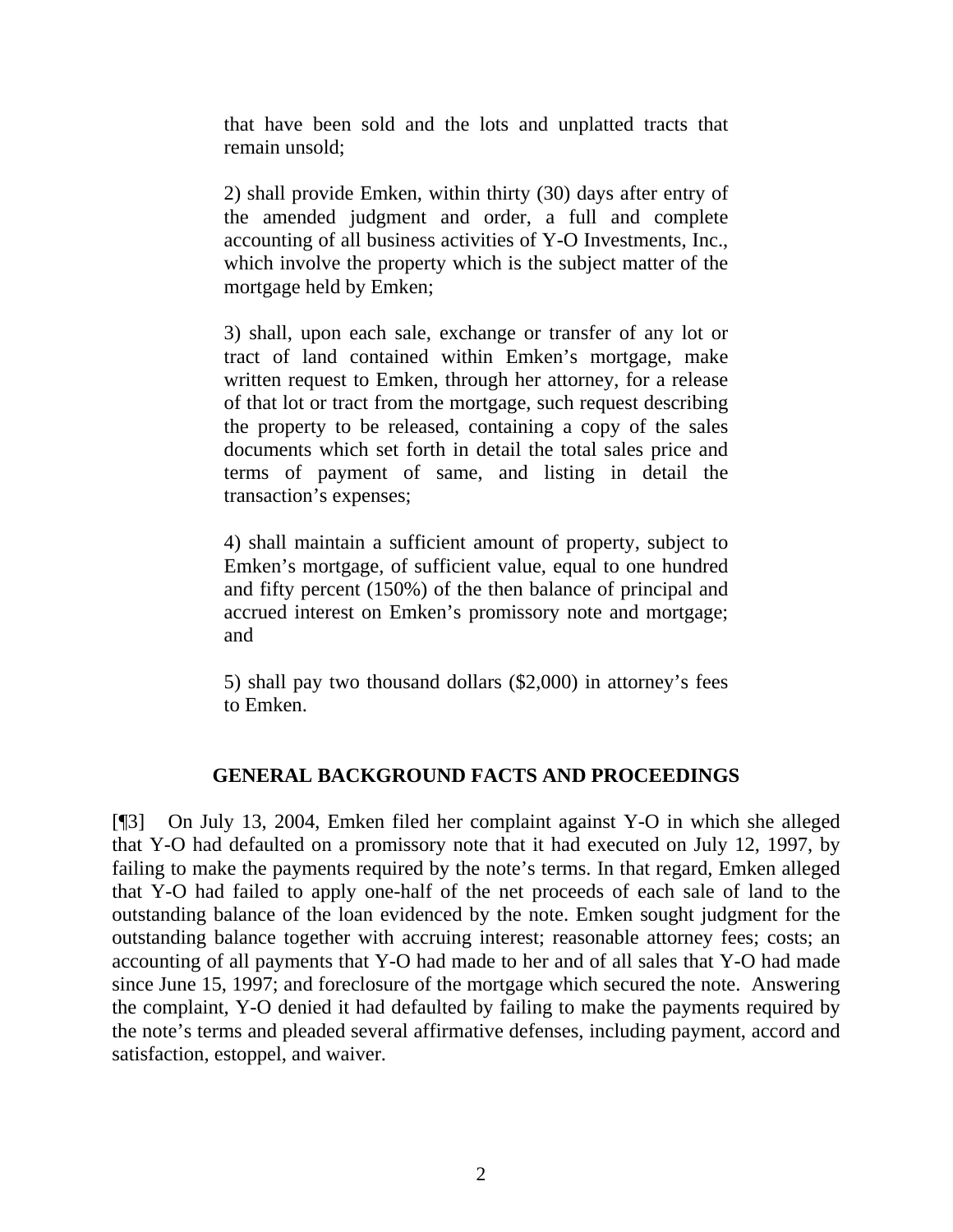[¶4] The case was bench tried. At the beginning of the trial before the introduction of any evidence, neither party requested findings of fact and conclusions of law as provided in W.R.C.P. 52(a). Four witnesses testified during the trial: Emken; Cathy Weaver, a certified public accountant; James Greer, president of Y-O and Emken's brother; and Charlotte Greer, Y-O's secretary and James Greer's wife. The witnesses presented evidence about Y-O's obtaining loans from several lending institutions, Y-O's having Emken sign partial releases containing no property descriptions and using those when Y-O obtained loans from lending institutions and when Y-O sold property to buyers, and Y-O's making payments to Emken from the summer of 1997 through the summer of 2004. At the close of the evidence, Emken moved to conform the pleadings to the evidence based on the testimony of Emken and James Greer and moved to pierce Y-O's corporate veil and join the Greers as third-party defendants. The district court denied Emken's motion to pierce Y-O's corporate veil. The district court did not rule on Emken's motion to conform the pleadings to the evidence. Concerning Y-O's compliance with the terms of the promissory note, the district court remarked:

> Now, in terms of the promissory note itself, in reading through it, the way it is written, I believe that the terms and conditions of the – for the most part – the promissory note have been complied with. If there were payments that were late, and if they were, they were early on, because there has always been a surplus of things made. My view is that because of the course of dealing, any late payments early on – any complaints about that were waived.

[¶5] Although Emken's complaint had not alleged that Y-O had breached an implied covenant of good faith and fair dealing contained in the parties' promissory note and although Emken's end-of-trial motion to conform the pleadings to the evidence did not identify such a claim, the district court at trial's end remarked:

> The part of the promissory note that I believe is not  $$ there is not compliance with, I believe that every agreement under Wyoming law carries with it a covenant of good faith and fair dealing, and my belief is that when these releases were sought and when they were obtained, it was for the purpose – at least your sister, I believe, understood and fairly so, that those releases would be for the purpose of selling property so that she would be reimbursed so there would not be this administrative problem at the time. That clearly wasn't done, and I think what you did while having – making some business sense and so forth – wasn't what was anticipated by your sister, and that was something that needed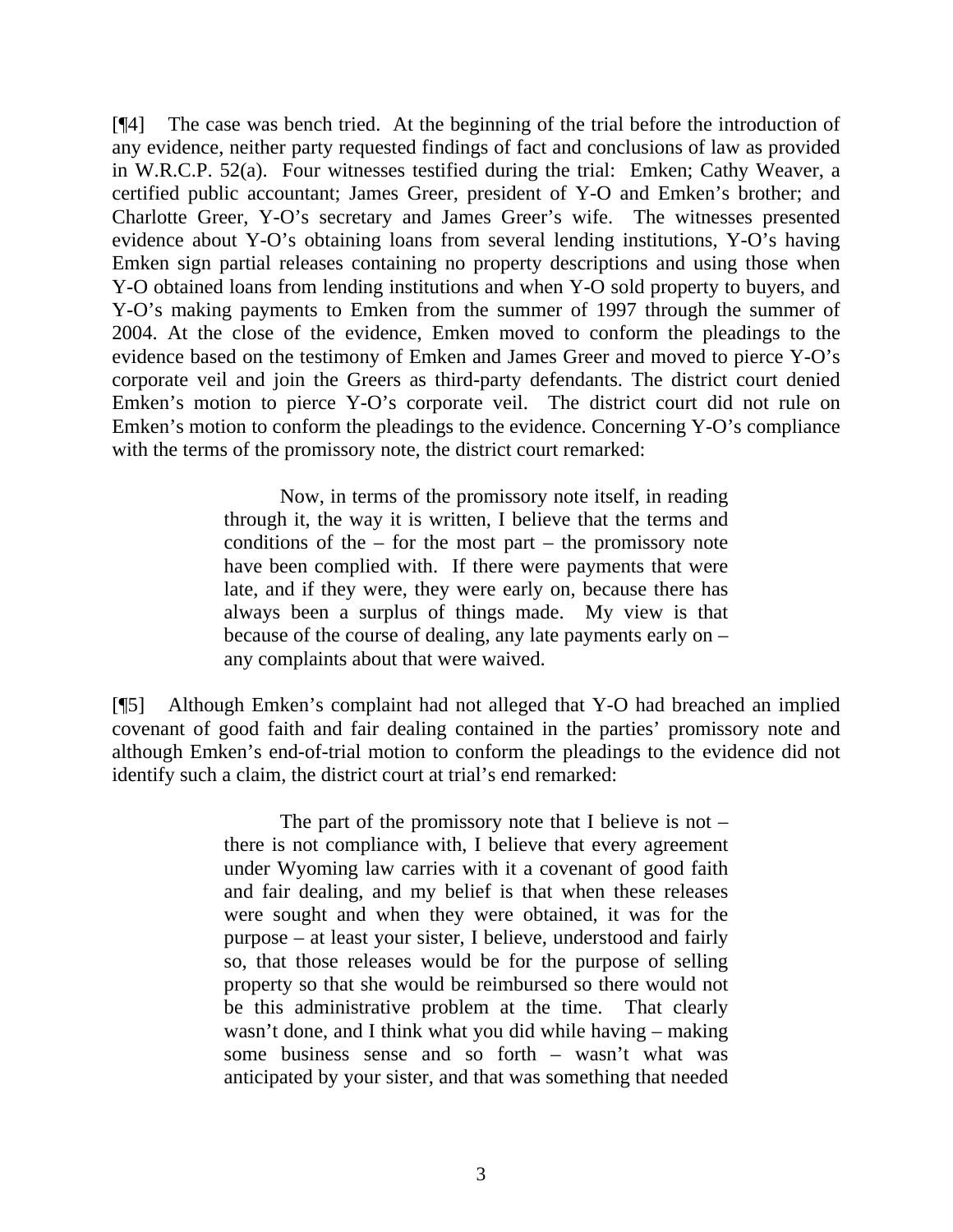to be clearly and completely spelled out to her before it was done.

Based upon these remarks, the district court ordered Y-O to take the several actions which Y-O now challenges on its cross-appeal. We note also that the district court's amended judgment and order contains no explicit mention of Y-O's non-compliance with an implied covenant of good faith and fair dealing.

[¶6] Following these remarks, the district court asked Y-O's counsel to prepare and submit to Emken's counsel for approval an order. Apparently, Emken's counsel, not Y-O's counsel, submitted a proposed judgment and order to the district court. The district court signed and filed that judgment and order, and Y-O's counsel objected to same, on that submission date. A few days later, Y-O filed a motion to alter and amend the judgment and order. Emken filed a response to that motion. Following a hearing on Y-O's motion and Emken's response, the district court filed its order granting Y-O's motion in part and denying Y-O's motion in part. The district court filed its amended judgment and order on May 13, 2005, and these cross-appeals were thereafter timely filed.

#### **STANDARDS OF REVIEW**

[¶7] Before we discuss the issues raised in these cross-appeals and review the evidence adduced at trial in light of those issues, we shall identify the proper standards of review to be applied to those issues. Because the case was bench tried and neither party requested findings of fact and conclusions of law, this Court must consider that the amended judgment and order carries with it every finding of fact which is supported by the evidence. *Root v. Root*, 2003 WY 36, ¶ 11, 65 P.3d 41, 45 (Wyo. 2003). We accept the prevailing party's evidence as true, give to that evidence every favorable inference which may be drawn from it, and although we may examine all of the properly admitted evidence in the record, we will not interfere with the trial court's findings of fact unless they are clearly erroneous or manifestly wrong and totally against the evidence. *Deroche v. R.L. Manning Co.*, 737 P.2d 332, 336 (Wyo. 1987). Although this standard of review is more often invoked in cases in which the trial court made specific findings of fact, it also applies in a case like the instant one in which the trial court made a general finding only. *Id.* This Court gives due regard to the trial court's opportunity to assess the credibility of the witnesses, and our review does not entail weighing disputed evidence. *Forshee, et ux. v. Delaney, et ux.*, 2005 WY 103, ¶ 6, 118 P.3d 445, 448 (Wyo. 2005).

[¶8] With respect to the parties' promissory note and mortgage, both parties agree that their terms are unambiguous and, therefore, the interpretation of those terms is a question of law, and that we review questions of law de novo. We agree the terms are unambiguous and our standard of review is de novo. With respect to an appeal of an award of attorney fees, the parties agree that we subscribe to the American rule, under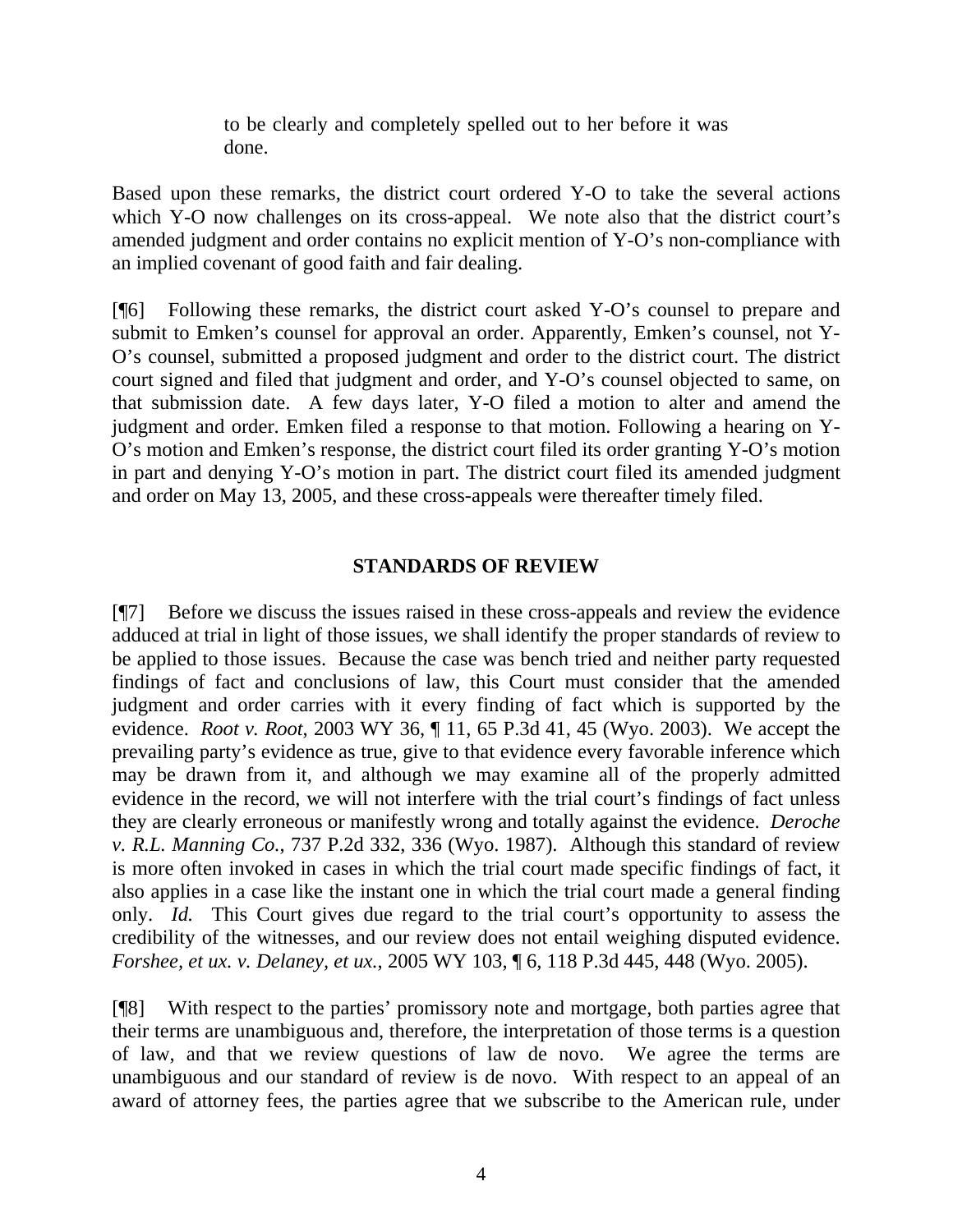which a prevailing party may be reimbursed for its attorney fees when express statutory or contractual authorization exists for such an award. *Alexander v. Meduna*, 2002 WY 83, ¶ 49, 47 P.3d 206, 220-21 (Wyo. 2002).

[¶9] We recognize that the equitable remedy of an accounting may apply under various circumstances and that the trial court's decision to grant an accounting is within that court's discretion. *Patterson, et al. v. BP America Prod. Co.*, \_\_ P.3d \_\_, 2006 WL 1171957, at \*8 (Colo. App. 2006); *Mankert v. Elmatco Products, Inc., et al.* 854 A.2d 766, 768-69 (Conn. App. 2004). A trial court abuses its discretion, however, if it rules without regard to legal principles or without supporting evidence. *Id.; Welder v. Green*, 985 S.W.2d 170, 180 (Tex. App. 1998).

#### **DISCUSSION**

[¶10] We have carefully reviewed the trial transcript and, mindful of our standards of review, conclude that the evidence supports the following pertinent facts. Y-O, a Wyoming corporation, operates a real estate development company east of Wheatland, Wyoming. Its president is Jim Greer; its secretary, Charlotte Greer, Jim Greer's wife. Rose Emken is Jim Greer's sister. At one time, Emken was involved in the company, taking care of water bill collections. She paid \$145,600 to buy a one-half interest in the company. However, within a few months, she wanted out; she and her brother turned her payment into a loan to the company, as evidenced by the promissory note and mortgage which are involved in this appeal. The mortgage covered about sixty lots owned by Y-O. The pertinent terms of the promissory note provided:

> (a) Interest only shall be paid at the rate of \$500.00 per month with the first payment being paid on the  $15<sup>th</sup>$  day of June, 1997 and a like payment being due on the same date of each month thereafter until the entire obligation of this promissory note is paid in full.

> (b) The property sold consists of platted lots and unplatted land which Y-O Investments, Inc., intends to convey to third parties. The remaining unpaid principal balance, and interest computed at 8% per annum on any unpaid principal balance, shall be paid as follows:

> > Upon the sale of each platted lot or unplatted parcel one-half (1/2) of the net proceeds (as determined by a representative of Y-O Investments, Inc.) received from any sale shall be paid to the holder of this promissory note. Proceeds of any amount received shall be first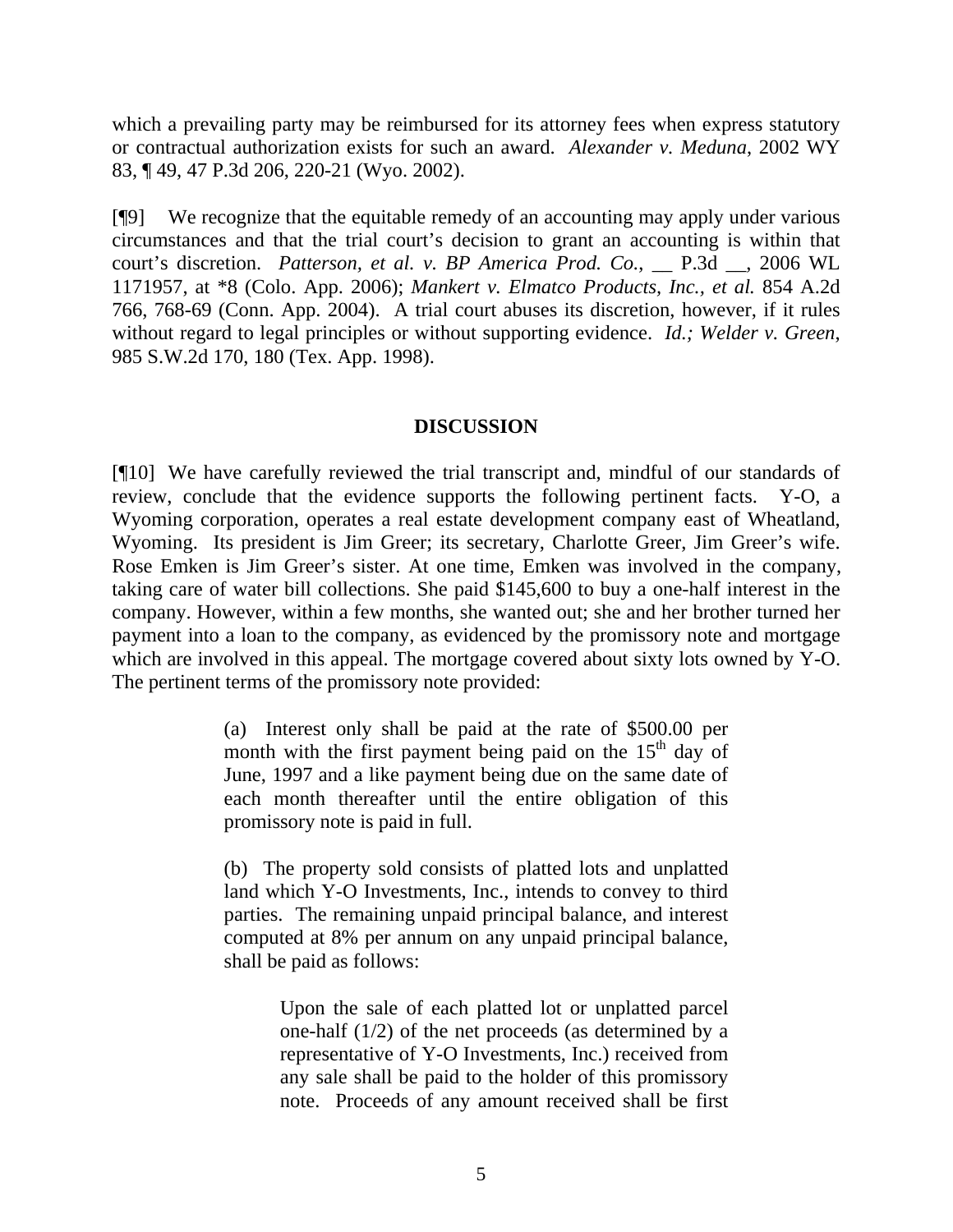applied to any unpaid interest and the balance to principal.

(c) All unpaid principal balance and accrued interest shall be paid in full ten years from date.

(d) Interest shall be computed from and after June 15, 1997.

 Maker reserves the right to pay any or all of the unpaid principal balance and accrued interest in advance without being subject to any penalty whatsoever.

 If any interest payment is not paid when due, the amount of such unpaid interest shall become a part of and shall be added to the principal sum due hereunder and draw like interest as the principal. Should payment of any one or more installments become delinquent the entire balance shall, at the option of the Holder or payee hereof, to be exercised at any time after default, become at once due and payable. In case payment shall not be made at maturity, and if placed with an attorney or any collector for collection, the Maker promises to pay a reasonable collection fee and costs, which shall be added to the principal of this promissory note.

[¶11] The pertinent terms of the mortgage provided:

 In case default shall be made in the payment of the above sum hereby secured, or in the payment of the interest thereon, or any part of such principal or interest, when the same shall become due, or in case default shall be made in any of the covenants and agreements hereof, then the whole indebtedness hereby secured, together with the interest thereon, shall become due and payable, and the morgagee . . . may proceed, pursuant to law, to foreclose on and sell said property, and out of the proceeds of such sale pay all sums due hereunder, together with all costs of sale and foreclosure, including attorney's fees equal to ten percent (10%) of the amount due and in no case less that \$1,500.00.

[¶12] Shortly after the execution of the promissory note, Emken signed thirty-five to forty partial releases which did not contain legal descriptions of the mortgaged property partially released. When Y-O sold one of its lots, it used one of these partial releases, filling in the necessary legal description, and paid Emken one-half of the sale proceeds as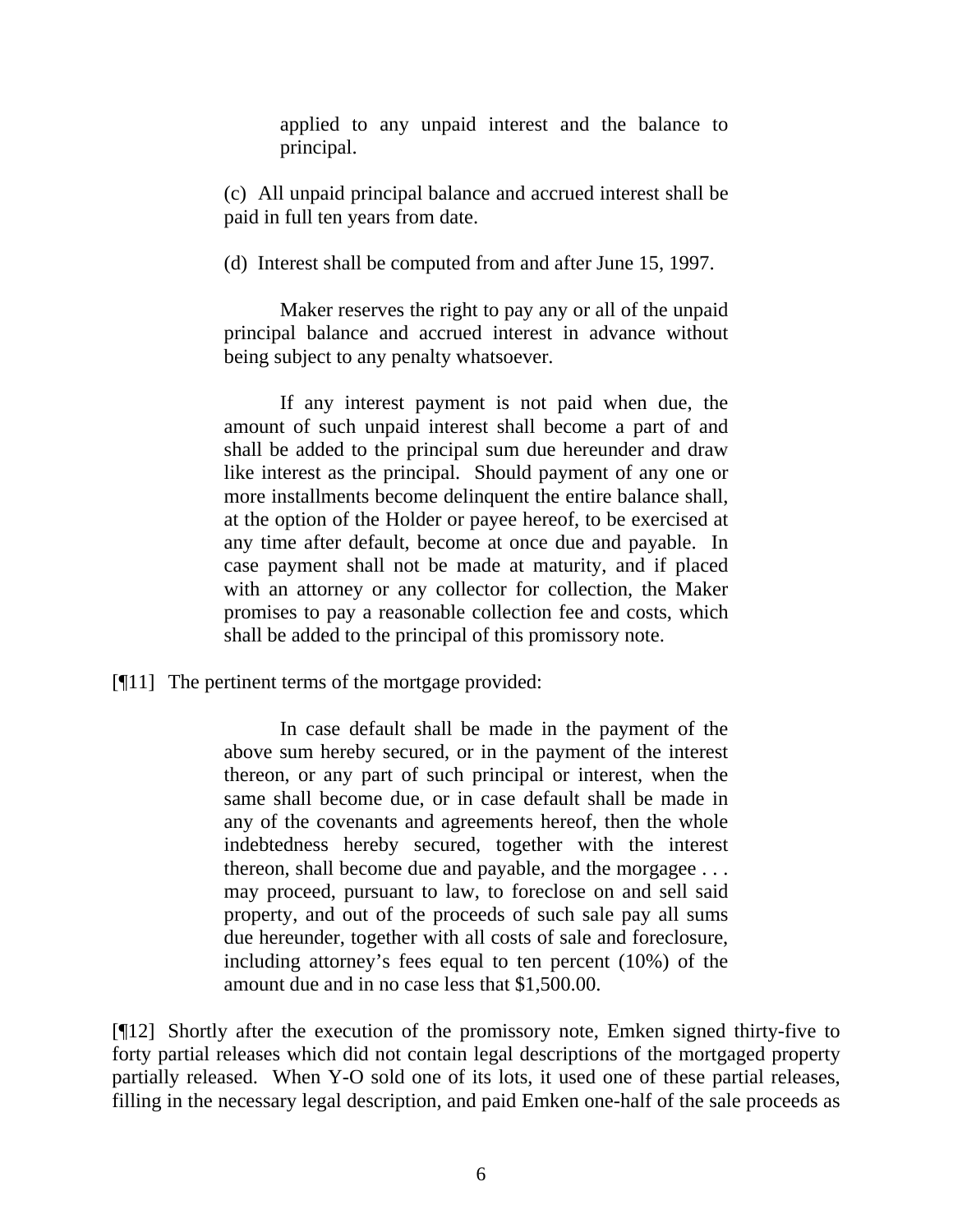required by the terms of the promissory note. Y-O also used some of these partial releases to obtain from several banks financing for its expenses of operation and development. Mr. Greer told Emken that Y-O was going to use these partial releases to obtain this financing. These partial releases were signed so Y-O could operate without having to contact Emken and have her sign a partial release every time a lot was sold or financing for operation expenses was obtained. Emken did not object to signing the partial releases so Mr. Greer would have them on hand when he sold a piece of land. Y-O never sold any of its lots to any of the three banks from which it obtained its operation financing.

[¶13] During the first year after Y-O executed the promissory note, it did not make its monthly interest payments to Emken promptly on the  $15<sup>th</sup>$  of each month, but it did make the payments later in the month or in the following month. Exhibits introduced by Y-O and received into evidence at trial showed that it was current with its monthly payments as of the date in July 2004 when Emken declared a default in the payments by filing her complaint. Emken conceded that she had accepted late payments from time to time for the seven-year period from the execution of the promissory note to the filing of her complaint. With respect to the sale of lots by Y-O to third parties, as provided in the promissory note, Y-O paid one-half of the net proceeds of each sale to Emken.

[¶14] Against the backdrop of these facts, Emken claims that the trial court erred in finding that Y-O was not in default on the promissory note and mortgage when it caused her to sign blank, unacknowledged partial releases of property covered by the mortgage, used those partial releases to obtain financing for various operating expenses without her authorization, and failed to make timely payments as required by the terms of the promissory note and mortgage. Y-O refutes those claims, relying on the unambiguous terms of the promissory note and mortgage and the facts that Emken historically accepted late interest payments; Y-O was current in those payments and net sales proceeds payments at the time Emken declared default in July 2004; and that Y-O had told Emken, and she understood, that it was going to use her partial releases on occasion to obtain financing for operation and development expenses.

[¶15] Applying our standard of review to the facts, we affirm the trial court's decision that Y-O did not default on the note and mortgage. No terms of that note and mortgage prohibited Y-O from obtaining and using Emken's partial releases as it did. Y-O was current in both its monthly interest payments and its net sales proceeds payments under the terms of the note and mortgage when Emken declared default in July 2004. As the trial court found, Emken, by historically accepting late interest payments, had waived those as a default basis. Given the facts in this record, we cannot say that the trial court's finding that Y-O did not default is clearly erroneous.

[¶16] We now turn to Y-O's contentions in its cross-appeal. Because the trial court found that Y-O was not in default on the note and mortgage, Y-O questions the trial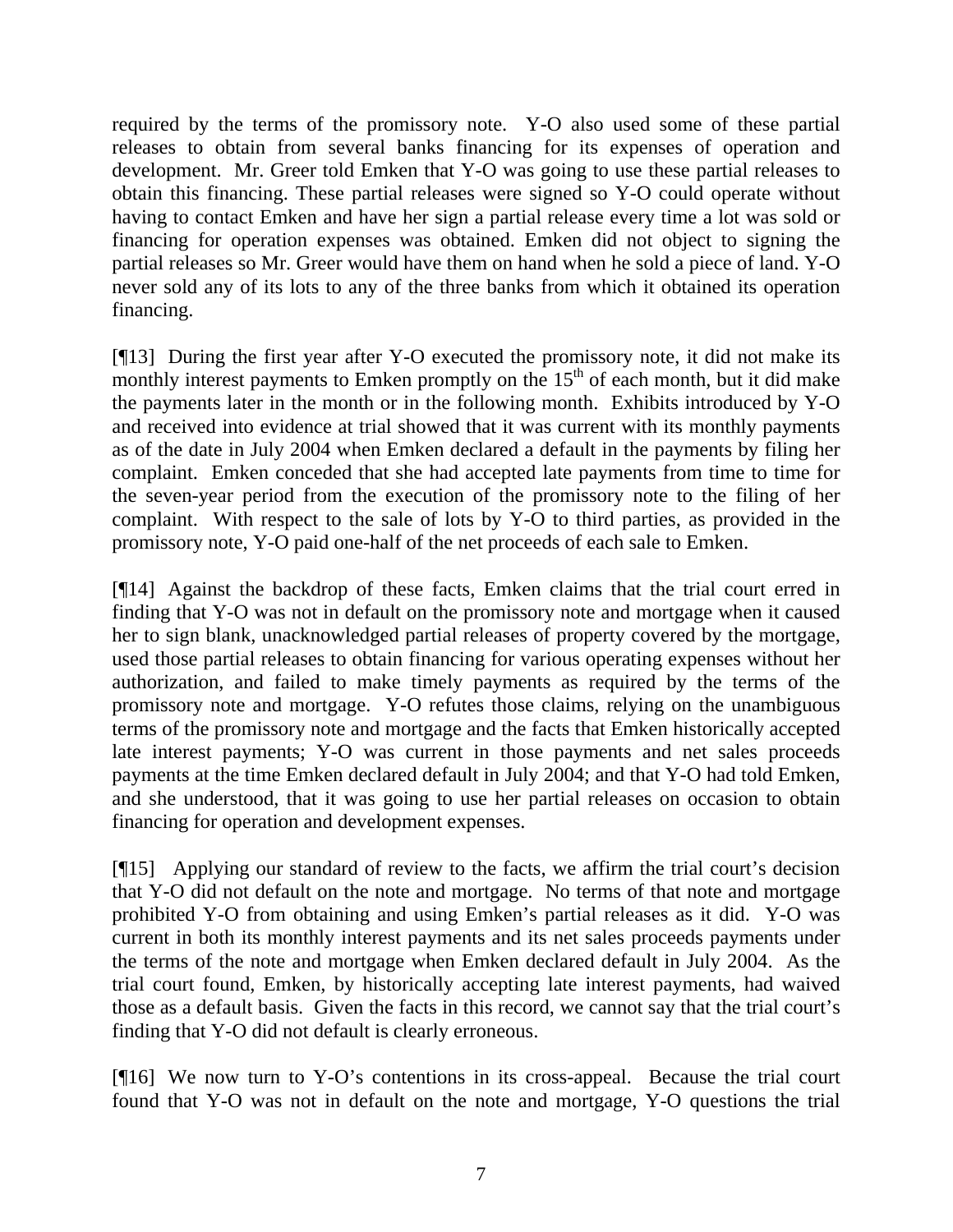court's ordering it to identify for Emken which lots have been sold and which have not; to provide Emken a full and complete accounting of all business activities involving the mortgaged property; to make written requests through Emken's attorney for future releases of lots being sold and to provide pertinent details about each lot sale; to maintain a sufficient amount of mortgaged property of a value of 150% of the then balance of principal and accrued interest on the note and mortgage; and to pay Emken the sum of \$2,000 for her attorney fees. Y-O's position as to these requirements is straightforward: the trial court has impermissibly rewritten the parties' note and mortgage. *Lieberman v. Wyoming.com, LLC*, 2004 WY 1, ¶ 18, 82 P.3d 274, 282 (Wyo. 2004). Y-O correctly points out that the note and mortgage do not contain any of these requirements. In particular, Y-O correctly observes that the note and mortgage allow attorney fees only if Y-O was in default, which the trial court did not find. In response, Emken concedes that the trial court's requirements are not specifically stated in the note and mortgage. She contends, however, that they are impliedly contained therein. Emken cites no authority for this proposition, but apparently relies for it on the trial court's end-of-trial remarks about Y-O's noncompliance with a covenant of good faith and fair dealing impliedly contained in the note and mortgage.

[¶17] We do not think Emken's position is well-taken. The trial court's end-of-trial remark about an implied covenant of good faith and fair dealing was made only in the context of Y-O's obtaining partial releases from Emken. The trial court remarked that it believed Emken understood her partial releases would be "for the purpose of selling property so that she would be reimbursed so there would not be this administrative problem at the time;" and that "what you did while having – making some business sense and so forth – wasn't what was anticipated by your sister [Emken], and that was something that needed to be clearly and completely spelled out to her before it was done." Emken claims that these trial court remarks are a ruling that Y-O's obtaining and using the partial releases not only for selling property but also for obtaining financing for operating and development expenses constituted a breach of an implied covenant of good faith and fair dealing contained in the note and mortgage. We disagree. Emken's complaint did not allege the existence of or a breach of an implied covenant. Her end-oftrial motion to conform the pleadings to the evidence did not mention such a claim. The trial court did not expressly make such a ruling in its remarks or in its amended judgment and order. In its end-of-trial remarks after setting out the requirements for an accounting of Y-O's business activities involving property sales of the mortgaged property, the trial court remarked, "[a]nd part of this case, I believe, was justifiable, and so I'm going to add on \$2,000 in attorney's fees because I believe the accounting was necessary and proper." Emken's accounting claim was ancillary to her breach of contract claim because its main purpose was to facilitate an accurate calculation of damages once a breach was found. The trial court ruled that Y-O had not breached the terms of the note and mortgage in any of the particulars alleged by Emken. Moreover, with the exhibits and testimony admitted at trial, Y-O had shown what lots had been sold, what payments had been made to Emken, and that Y-O was current in its payments of monthly interest and of net sales